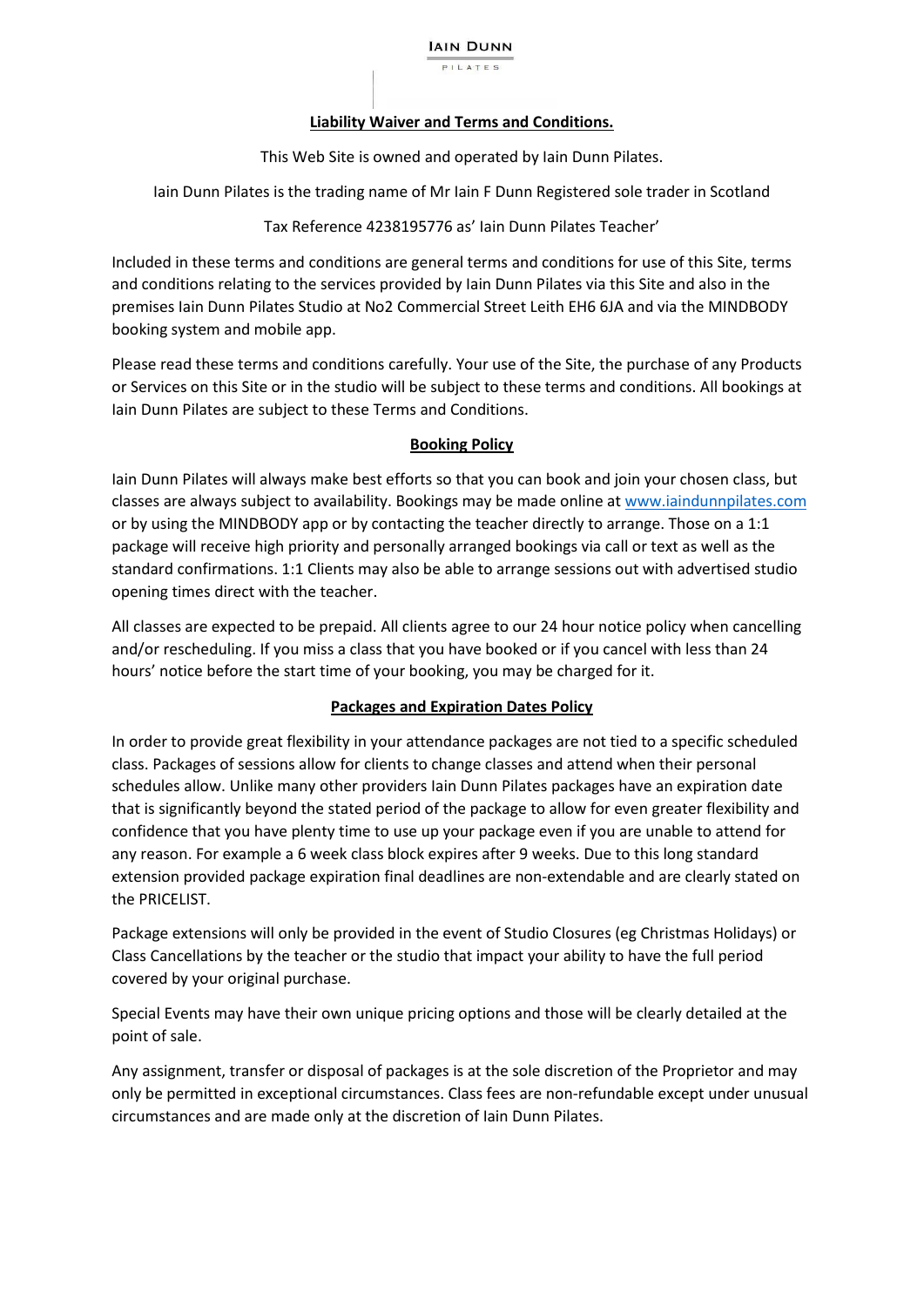# **Refer a Friend to the studio**

"Most new clients I meet have heard of my work from an existing client. My refer a friend offer is a way for me to say a massive thank you for spreading positive feedback about your experience with me and for helping me grow my studio client base. Love and Thanks" Iain Dunn

When a new client names an existing client's positive referral to Iain Dunn Pilates as the reason for them booking, the named existing client will receive a complimentary Gift Voucher for 1 Open Studio session worth £30. The new referred clients booking must be one of the following items. Standard expiry for the gift voucher will apply 12 Months.

| $(1)$ a 3 or 6 pack of 1:1 sessions.           |
|------------------------------------------------|
| (2) An initial Pelvic Health Coaching session. |
| (3) a 6 or 12 pack of Standard Mat Classes     |
| (4) a 6 or 12 pack of Off Peak Mat Classes     |
| (5) a 3 or 6 pack of Open Studio Sessions      |

# **Important Liability Statement**

# Iain Dunn Pilates is fully insured and Mr Iain F Dunn, Proprietor is a certified master teacher of Pilates mat work and a certified apparatus teacher. Iain's full biog is available at www.iaindunnpilates.com

The advice, information and all services provided by Iain Dunn Pilates during teaching sessions or via or in connection with this Site or at Iain Dunn Pilates Studio is strictly considered lifestyle advice and personal coaching only and does not constitute medical advice. It is your individual responsibility to determine, through obtaining appropriate medical advice, that you are fit and well and that such contents and services are suitable for you. It is not the responsibility of Iain Dunn Pilates to do so. Before commencing any new exercise regime or undertaking any lifestyle changes that may affect your health, you should consult your doctor.

It is vital that you supply Iain Dunn Pilates with the correct medical information about yourself by informing the teacher or practitioner personally who is teaching the class or session. Iain Dunn Pilates cannot be liable for any incorrect information or information not supplied by you to us that may affect your ability to exercise safely. Iain Dunn Pilates seeks to ensure that all information contained on this web site (and provided to you as part of any Services or Products) is of the highest professional standard, but, subject to the paragraph below, Iain Dunn Pilates does not accept any liability for any error or omission and exclude all liability for any action you (your legal representatives, heirs) may take or loss or injury you may suffer (direct or indirect including loss of pay, profit, opportunity or time, pain and suffering, any indirect, consequential or special loss, however arising) as a result of relying on any information on this web site or provided through any Service supplied by Iain Dunn Pilates.

You, your legal representatives and your heirs release waive, discharge and covenant, not to sue Iain Dunn Pilates and its Teachers and Practitioners for any injury or death caused by their negligence or other acts.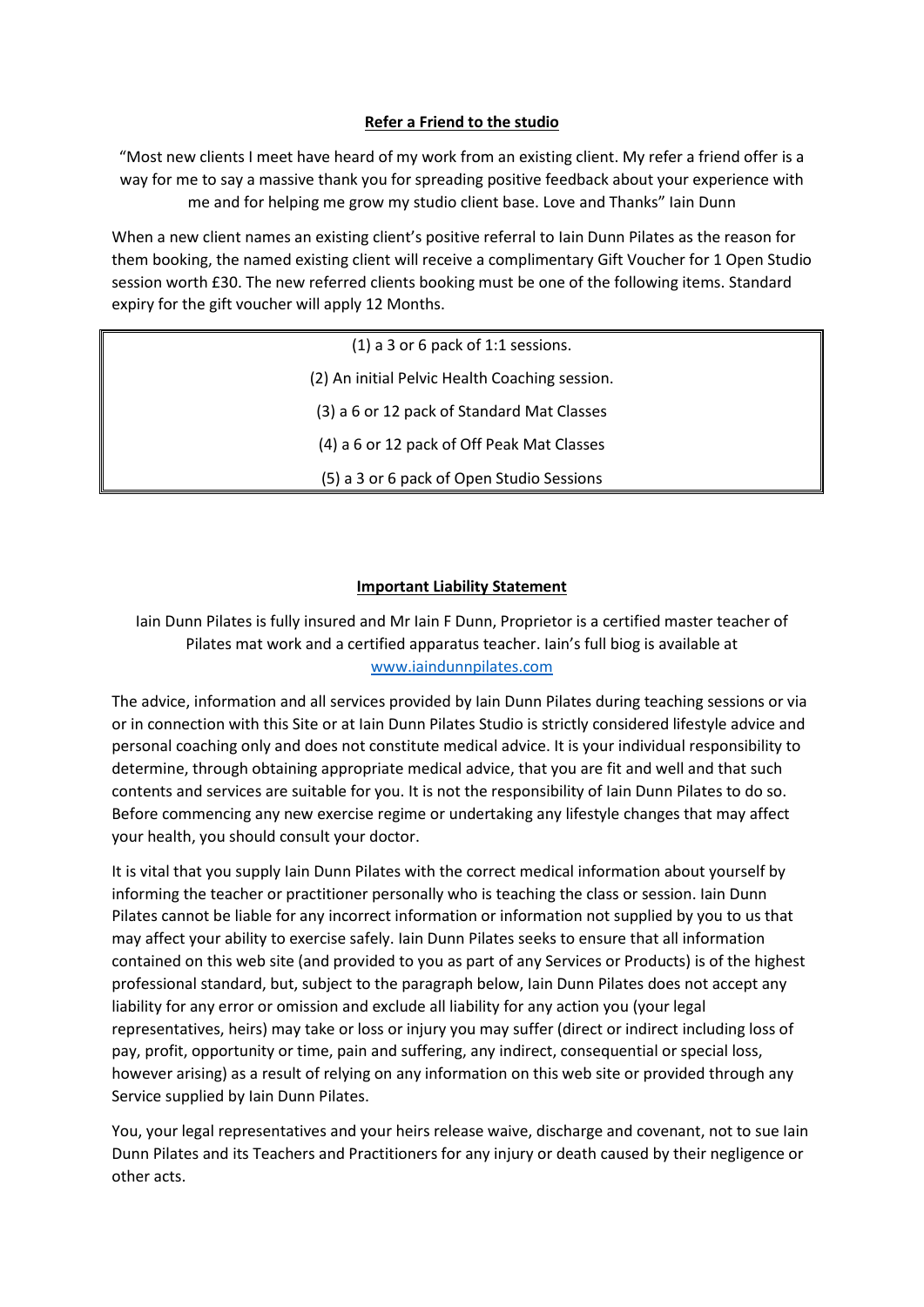#### **Warranties**

Iain Dunn Pilates warrants that the Products and Services will be supplied with the highest level of professional standards and with skill and care.

#### **Statutory Rights, Refunds and Cancellation**

Packages are sold in blocks of 1, 3, 6 and 10, or such other combinations as Iain Dunn Pilates may introduce from time to time. The Client Shall not transfer sessions to any other person or permit them to be used by anyone other than the Client. Any assignment, transfer or disposal of packages is at the sole discretion of the Proprietor and may only be permitted in exceptional circumstances. Class fees are non-refundable.

Class fees may be increased by Iain Dunn Pilates at any time. Iain Dunn Pilates shall give existing Clients not less than 14 days' notice prior to any such increases.

Any booked sessions must be cancelled at least 24 hours in advance of the commencement time of the relevant session, in person, online or by telephone. In any other case, the session will be charged and deducted from the remainder of the Client's package. In purchasing a class you are paying for that class session and not a specific instructor. Class instructors are subject to change without notice. If you give 24 hours' notice of cancellation in the manner prescribed above, you will receive a full credit for the value of the cancelled class to carry forward and transfer to a class of similar description, format and value at an alternative time and date (subject to availability).

If you are unable to attend a class due to circumstances beyond your control, Iain Dunn Pilates may at their complete discretion only offer a refund of credit for an alternative booking subject to availability.

Full refunds are at the discretion of Iain Dunn Pilates only. Refunds may only be credited to the credit or debit card originally used to make the purchase. The rights of cancellation and refund and any limitation expressed in these terms and conditions do not affect your statutory rights as a consumer.

# **Definitions**

In these terms and conditions, the following definitions apply: "Services" means any information and services ordered and/or provided by Iain Dunn Pilates through or via the Site, Skype distance coaching of any kind and the Iain Dunn Pilates studio and all services offered as part of any packages or workshops. Any electronic information supplied to you by Iain Dunn Pilates will constitute part of "Service" not a Product and cancellation rights will apply accordingly. "Products" means any products offered for sale on the Site or in the Iain Dunn Pilates Studio. "Site" means the web site at the URL www.iaindunnpilates.com or replacement site(s) from time to time. Use of this Site Generally "Iain Dunn Pilates" is the trading name of Mr Iain F Dunn, registered sole trader.

# **Site Usage and Intellectual Property Rights**

You may use the Site for personal and lawful use and in accordance with these terms, you are not allowed to copy or use any material from the Site for any commercial purpose.

The intellectual property rights in all contents of the Site and supplied as part of the Products or Services, and in Iain Dunn Pilates brands trademarks and logos ("Materials") are owned by Iain Dunn Pilates. Except to the extent expressly set out in these terms and conditions, you are not allowed to make any copies of any part of any Materials, or remove or change anything on the Site, include or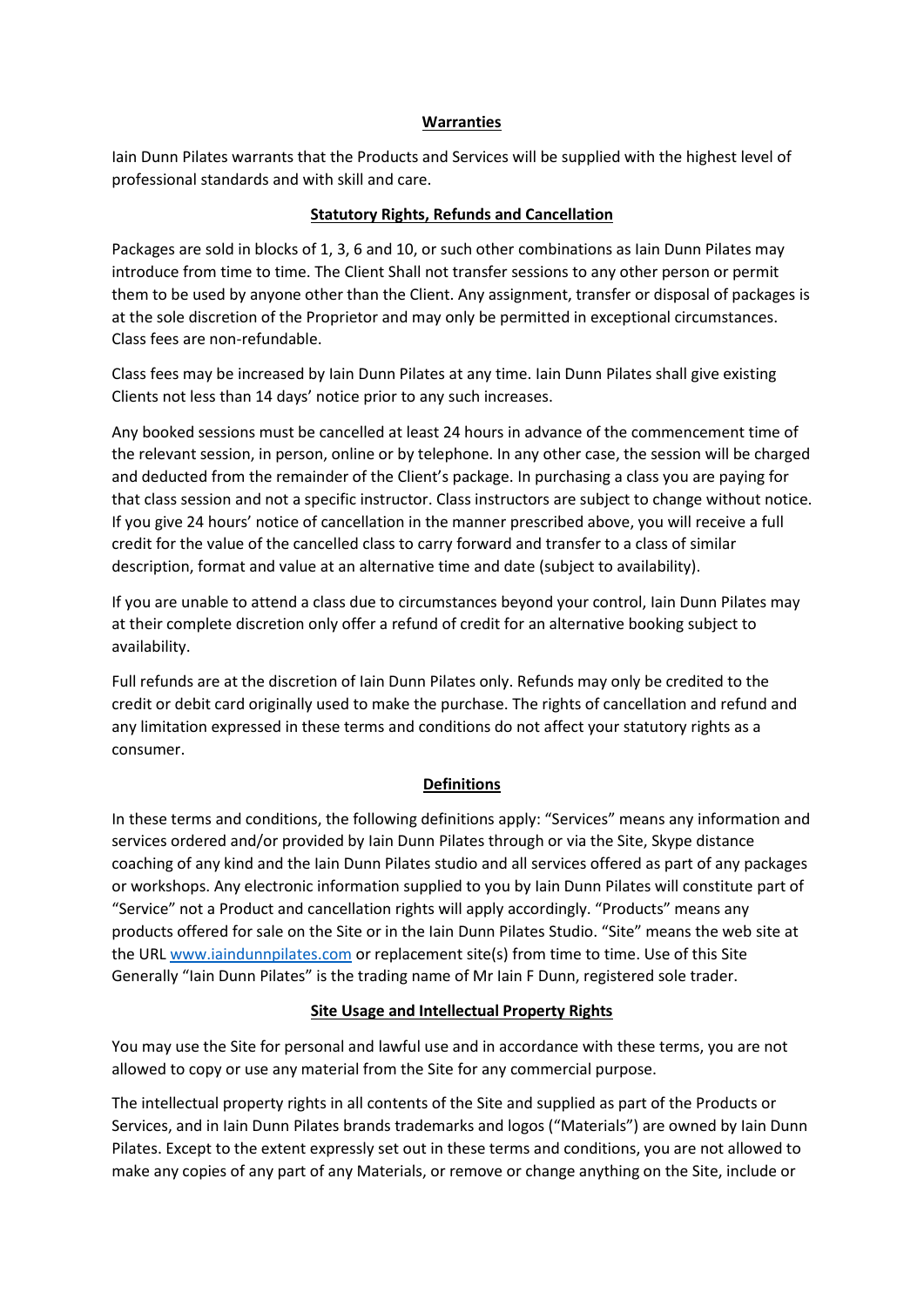create links to or from the Site without the written authority of Iain Dunn Pilates, or remove or change any copyright, trade mark or other intellectual property right notices contained in any Materials or copies thereof. "Iain Dunn Pilates" is a registered trade mark or application for a registered trade mark owned by Mr Iain F Dunn registered Sole trader. You must not use Iain Dunn Pilates brand, logos or marks without written licence.

You must not use the Site to post, upload or otherwise transmit material which is obscene or pornographic, threatening, menacing, racist, offensive, defamatory, infringing of any intellectual property or otherwise unlawful, to harass, stalk, threaten or otherwise violate the rights of others, to misrepresent your identity or status, to hack into this Site or any other related computer system, to make excessive traffic demands, deliver viruses or forward chain letters or similar materials that may reasonably be expected to inhibit other users from using and enjoying the Site or any other web site or damage or destroy the reputation of Iain Dunn Pilates.

Iain Dunn Pilates accepts no obligation to monitor the use of the Site. However, Iain Dunn Pilates reserves the right to disclose any information as required by law and/or to remove, refuse to post or to edit any information or materials, to block your access and to take such other action as may be reasonably necessary to prevent any breach of these terms and conditions or any breach of applicable law or regulation. Iain Dunn Pilates will also in its absolute discretion fully co-operate with law enforcement and other relevant authorities with respect to any investigation of suspected unlawful activity or violation of network security. You should refresh your browser each time you visit the Site to ensure that you download the most up to date version of the Site as we may change the site from time to time.

#### **Your Personal Information**

No Personal information including credit card or banking details is stored by Iain Dunn Pilates. The Mindbody booking and payment system is responsible for the security and confidentiality agreement provided by that software inclusive of online booking and mobile app booking. Iain Dunn Pilates is PCI approved retailer of services and products via the URL www.iaindunnpilates.com via the MINDBODY booking system. Payments are made securely via the TRUSTWAVE and NET BANX internet banking services and all due diligence has been carried out to ensure clients payments are handled efficiently and safely and in a fully secured manner. Iain Dunn Pilates can however accept no responsibility for any theft, security failures on the part of these independent service providers that result in losses to clients who have opted to make online bookings via these methods. If a client is unhappy to utilise these providers, direct banking and invoicing is available at the discretion of Iain Dunn Pilates only.

#### **Liability**

You are referred to the important liability statement at the top of these terms and conditions. Subject to that statement you agree that your use of this Site and the Service is on an "as is" and "as available" basis. On that basis, except as expressly set out in these terms, Iain Dunn Pilates does not enter into conditions, warranties or other terms in relation to the Site or the Products or the Services (including any implied term relating to quality, fitness for a particular purpose) or any guaranteed or predicted result.

The Site may include links to external sites and pages that are co-branded or other trusted service providers. Iain Dunn Pilates has included links to these sites and co-branded pages to provide you with access to information and services that you may find useful or interesting, However, Iain Dunn